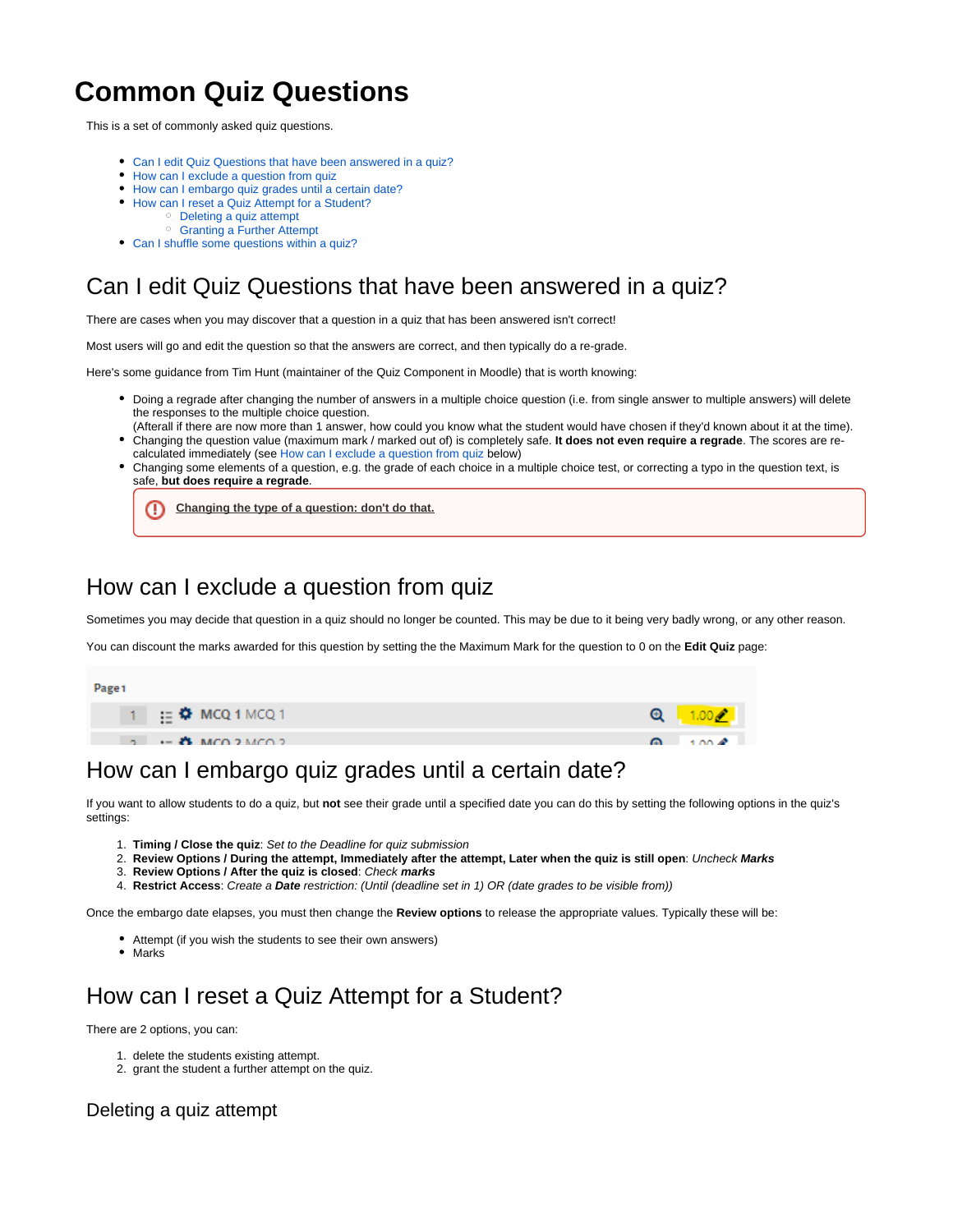- 1. Access the Quiz Grades Report
- 2. Select the student attempt (note they could have multiple attempts), using the checkbox on the left:

|                                                   |                                                                                              |                     |  |                      |  |                                     |  |              |                      |  |                                                           |      |                                                                                      |         |                         |                    |                          |                         |     | Reset table preferences |                                                                                                                                    |               |  |
|---------------------------------------------------|----------------------------------------------------------------------------------------------|---------------------|--|----------------------|--|-------------------------------------|--|--------------|----------------------|--|-----------------------------------------------------------|------|--------------------------------------------------------------------------------------|---------|-------------------------|--------------------|--------------------------|-------------------------|-----|-------------------------|------------------------------------------------------------------------------------------------------------------------------------|---------------|--|
| First name                                        |                                                                                              | 8                   |  |                      |  |                                     |  |              |                      |  |                                                           |      | C D E F G H I J K L M N O P Q R S T U V W X Y Z                                      |         |                         |                    |                          |                         |     |                         |                                                                                                                                    |               |  |
| Surname                                           |                                                                                              | B                   |  |                      |  |                                     |  |              |                      |  |                                                           |      | $C D E F G H I J K L M N O P Q R S T U V W X Y Z$                                    |         |                         |                    |                          |                         |     |                         |                                                                                                                                    |               |  |
|                                                   | Download table data as:<br>Comma separated values (.csv)<br>Download<br>$\ddot{\phantom{1}}$ |                     |  |                      |  |                                     |  |              |                      |  |                                                           |      |                                                                                      |         |                         |                    |                          |                         |     |                         |                                                                                                                                    |               |  |
| Ω                                                 | First<br>name/<br>Surname number                                                             | <b>Registration</b> |  | <b>Email address</b> |  |                                     |  | <b>State</b> | <b>Started</b><br>on |  |                                                           | Time | Completed taken Grade/100.00 /2.56                                                   | $Q2$ 1  | Q <sub>2</sub><br>/2.56 | Q.3<br>/2.56       | Q <sub>2</sub><br>/15.38 | $Qr$ 5<br>/15.38 /15.38 | Q.6 | Q.7<br>/15.38           | Q.8<br>/15.38                                                                                                                      | Q.9<br>/15.38 |  |
|                                                   | <b>Michael</b><br><b>Hughes</b><br>Review<br>attempt                                         |                     |  |                      |  | michaelhughes@strath.ac.uk Finished |  |              | 10<br>2020           |  | 10<br>December December<br>2020 10:18 secs<br>10:17 AM AM | 42   | 74.36                                                                                |         |                         |                    |                          |                         |     |                         | <b>√</b> 2.56 <b>√</b> 2.56 <b>×</b> 0.00 <b>√</b> 15.38 <b>Ø</b> 5.13 <b>Ø</b> 10.26 <b>Ø</b> 10.26 <b>Ø</b> 12.82 <b>√</b> 15.38 |               |  |
|                                                   | Overall<br>average                                                                           |                     |  |                      |  |                                     |  |              |                      |  |                                                           |      | 74.36 (1)                                                                            | 2.56(1) |                         | $2.56(1)$ 0.00 (1) |                          |                         |     |                         | 15.38 (1) 5.13 (1) 10.26 (1) 10.26 (1) 12.82 (1) 15.38 (1)                                                                         |               |  |
| Overall number of students achieving grade ranges |                                                                                              |                     |  |                      |  |                                     |  |              |                      |  | Regrade selected attempts                                 |      | Delete selected attempts                                                             |         |                         |                    |                          |                         |     |                         |                                                                                                                                    |               |  |
| 4. A confirmation pop up will appear:             |                                                                                              |                     |  |                      |  |                                     |  |              |                      |  |                                                           |      | 3. Then click on the "Delete selected attempts" button to remove this whole attempt. |         |                         |                    |                          |                         |     |                         |                                                                                                                                    |               |  |
| alues (.c                                         |                                                                                              | Confirmation        |  |                      |  |                                     |  |              |                      |  |                                                           |      | $\times$                                                                             |         |                         |                    |                          |                         |     |                         |                                                                                                                                    |               |  |
| <b>ress</b>                                       | Are you absolutely sure you want to<br>completely delete these attempts?                     |                     |  |                      |  |                                     |  |              |                      |  |                                                           |      | me<br>ken Gr                                                                         |         |                         |                    |                          |                         |     |                         |                                                                                                                                    |               |  |
| Yes<br>ງhes@                                      |                                                                                              |                     |  |                      |  |                                     |  | Cancel       |                      |  |                                                           | cs   | 74                                                                                   |         |                         |                    |                          |                         |     |                         |                                                                                                                                    |               |  |

5. Clicking on "Yes" will remove the atttempt, and the student will be able to re-do the quiz (up to the number of attempts permitted).

#### <span id="page-1-0"></span>Granting a Further Attempt

Granting extra attempts will allow the student do the quiz again, whilst maintaining their previous attempt.

10:17 AM AM

1. Under the Quiz's admin settings click on the "User Overrides" option:

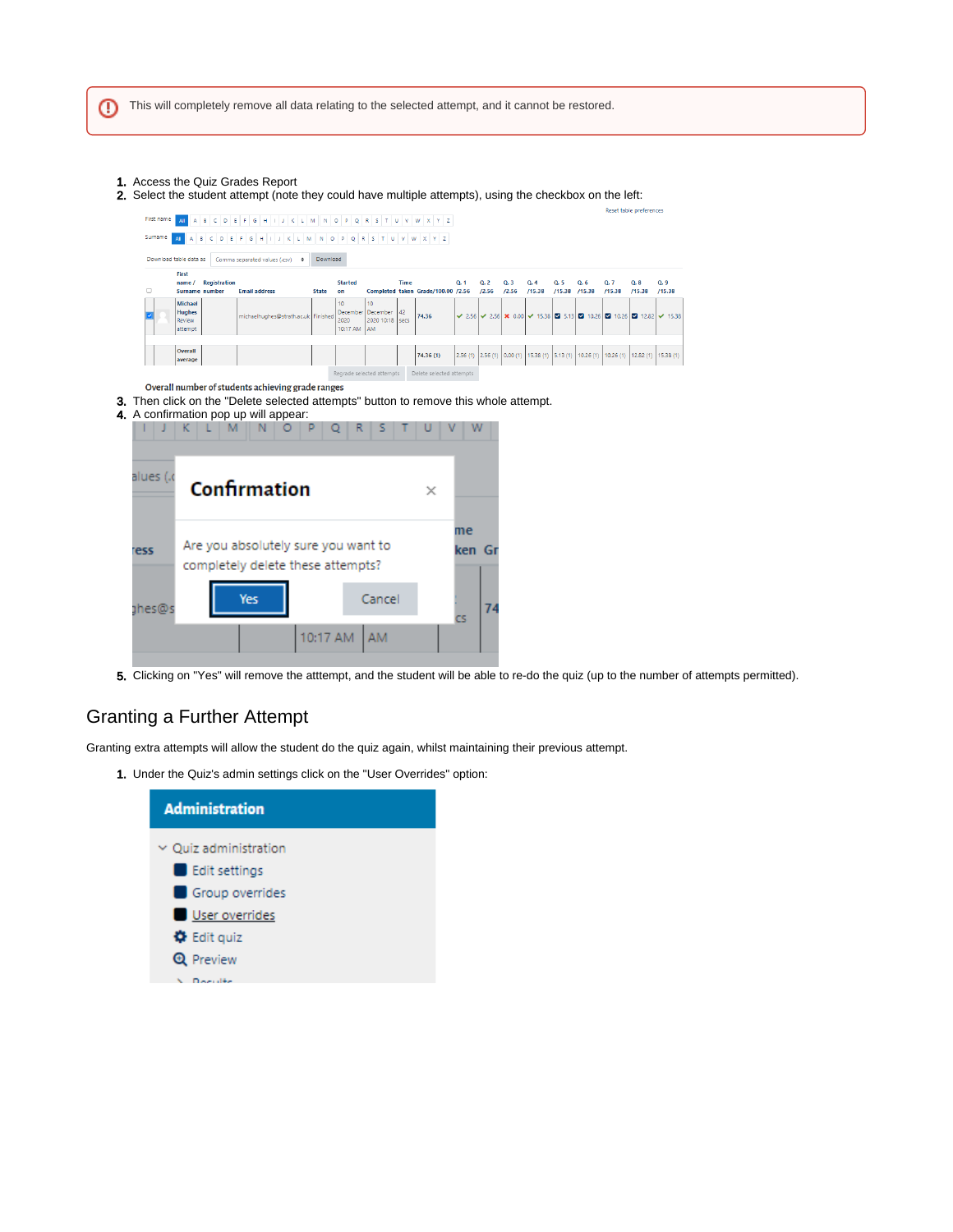2. Click on the "Add user override" button:



#### 3. The Override form will be displayed:

| Quiz                                                        |                       |                                                                                                                 |  |  |  |  |  |  |  |  |  |  |
|-------------------------------------------------------------|-----------------------|-----------------------------------------------------------------------------------------------------------------|--|--|--|--|--|--|--|--|--|--|
| $\sim$ Override                                             |                       |                                                                                                                 |  |  |  |  |  |  |  |  |  |  |
| Override user                                               | $\bullet$             | <b>× No selection</b>                                                                                           |  |  |  |  |  |  |  |  |  |  |
|                                                             |                       | test<br>v                                                                                                       |  |  |  |  |  |  |  |  |  |  |
| Require password                                            | $\boldsymbol{\Omega}$ | Test Firefox 1, ffox1@nomail.com                                                                                |  |  |  |  |  |  |  |  |  |  |
| Open the quiz                                               |                       | 巤<br><b>Z</b> Enable<br>3<br>December $\phi$<br>$2020$ $\diamond$<br>$10 \div$<br>$00$ $\diamond$<br>¢          |  |  |  |  |  |  |  |  |  |  |
| Close the quiz                                              |                       | 酋<br><b>Z</b> Enable<br>$10 \div$<br>December $\phi$<br>$2020$ $\diamond$<br>$10$ $\diamond$<br>$20$ $\diamond$ |  |  |  |  |  |  |  |  |  |  |
| Time limit                                                  | $\bullet$             | <b>Z</b> Enable<br>$\overline{2}$<br>٠<br>hours                                                                 |  |  |  |  |  |  |  |  |  |  |
| Attempts allowed                                            | $\bullet$             | 1<br>÷                                                                                                          |  |  |  |  |  |  |  |  |  |  |
|                                                             |                       | Revert to quiz defaults                                                                                         |  |  |  |  |  |  |  |  |  |  |
|                                                             |                       | Save and enter another override<br>Cancel<br>Save                                                               |  |  |  |  |  |  |  |  |  |  |
| There are required fields in this form marked $\mathbf 0$ . |                       |                                                                                                                 |  |  |  |  |  |  |  |  |  |  |

4. Under "Override user" enter the name or email address of the student, and the click on the relevant user to select them:

| Override         |          |                                                                                                                            |
|------------------|----------|----------------------------------------------------------------------------------------------------------------------------|
| Override user    | $\bf{0}$ | × Test Firefox 1, ffox1@nomail.com                                                                                         |
|                  |          | Search<br>v                                                                                                                |
| Require password | ଵ        | Click to enter text &<br>$\bullet$                                                                                         |
| Open the quiz    |          | m<br><b>Z</b> Enable<br>3<br>$00$ $\Leftrightarrow$<br>December $\phi$<br>$2020$ $\Leftrightarrow$<br>10 <sub>o</sub><br>٠ |
| Close the quiz   |          | 鱛<br>$20 \div$<br>$10 \div$<br>December $\phi$<br>$2020$ $\Leftrightarrow$<br>10 <sub>o</sub><br><b>Z</b> Enable           |
| Time limit       | ❼        | <b>Z</b> Enable<br>$\overline{2}$<br>÷<br>hours                                                                            |
| Attempts allowed | 0        | ٠                                                                                                                          |
|                  |          | Revert to quiz defaults                                                                                                    |
|                  |          | Save and enter another override<br>Cancel<br>Save                                                                          |

- 5. For "Attempts allowed" set the value to the **total number attempts allowed**. For example this should be set to **2** if the user has already had **1** attempt.
- 6. You can override other quiz settings for the user as necessary.
- 7. Click on the "Save" button to add the override.

# <span id="page-2-0"></span>Can I shuffle **some** questions within a quiz?

Yes,using the shuffle option will shuffle questions within a quiz: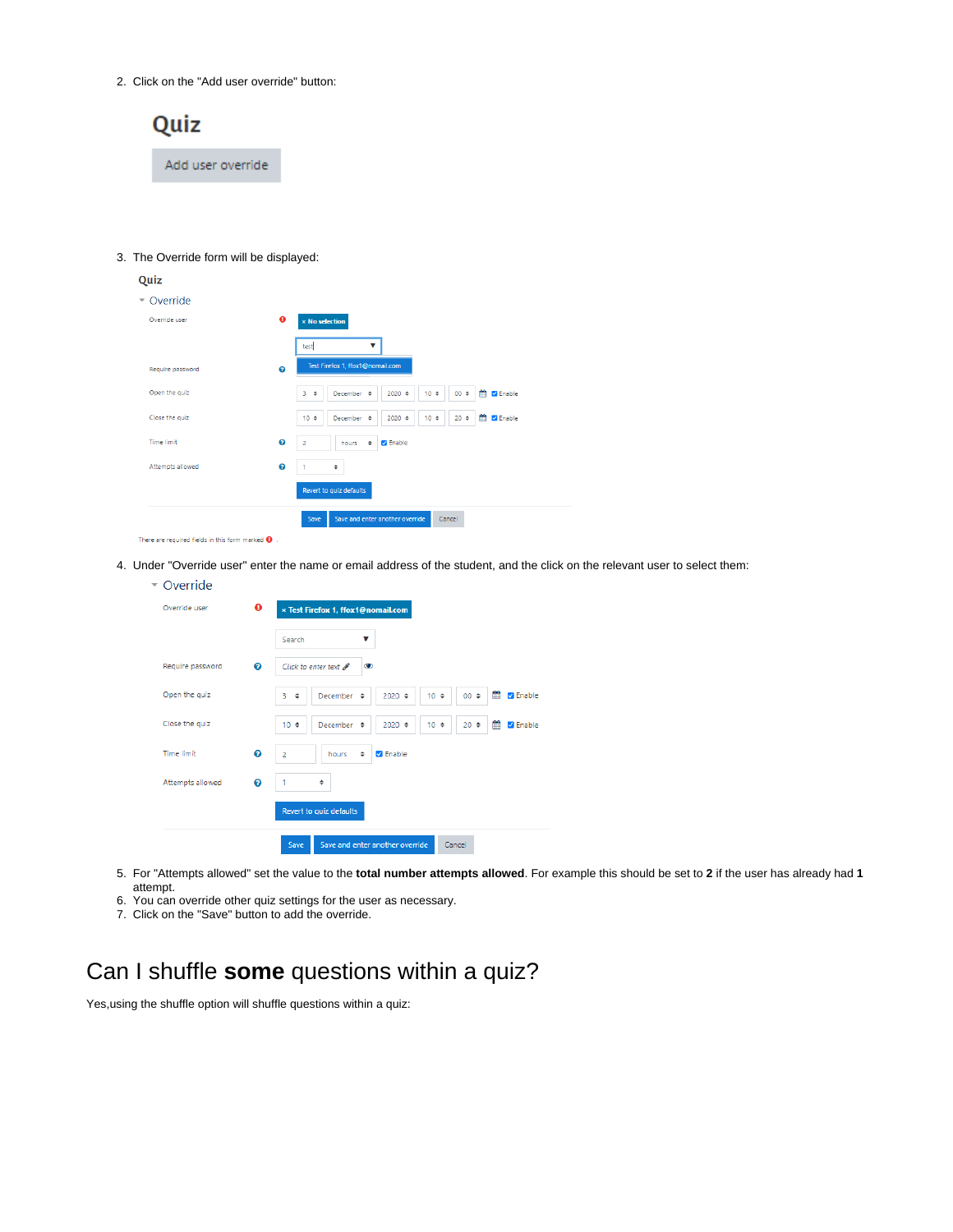|                                                                                                                                                                                                                                                                                                                                                     | Í                                                            |                  |   |                                                        |                   |   | Shuffle <b>O</b>         |
|-----------------------------------------------------------------------------------------------------------------------------------------------------------------------------------------------------------------------------------------------------------------------------------------------------------------------------------------------------|--------------------------------------------------------------|------------------|---|--------------------------------------------------------|-------------------|---|--------------------------|
|                                                                                                                                                                                                                                                                                                                                                     | Page 1                                                       |                  |   |                                                        |                   |   | Add $\blacktriangledown$ |
| $\begin{picture}(20,5) \put(0,0){\line(1,0){10}} \put(15,0){\line(1,0){10}} \put(15,0){\line(1,0){10}} \put(15,0){\line(1,0){10}} \put(15,0){\line(1,0){10}} \put(15,0){\line(1,0){10}} \put(15,0){\line(1,0){10}} \put(15,0){\line(1,0){10}} \put(15,0){\line(1,0){10}} \put(15,0){\line(1,0){10}} \put(15,0){\line(1,0){10}} \put(15,0){\line(1,$ | $\ddot{+}$                                                   | 1                |   | $:=$ $\bullet$ MCQ 1 MCQ 1                             | $\mathbf{\Theta}$ | □ | $1.00 \times$            |
|                                                                                                                                                                                                                                                                                                                                                     |                                                              | $2^{\circ}$      |   | $\mathbf{R} = \mathbf{\Phi}$ MCQ 2 MCQ 2               | $\mathbf{\Theta}$ | 面 | $1.00 \times$            |
|                                                                                                                                                                                                                                                                                                                                                     | $\begin{array}{c} \left  \frac{a}{\psi} \right  \end{array}$ | 3                |   | $\mathbf{I} = \mathbf{\Phi}$ MCQ 3 MCQ 3               | $\mathbf{\Theta}$ | 面 | $1.00 \times$            |
| 嵩                                                                                                                                                                                                                                                                                                                                                   | Page 2                                                       |                  |   |                                                        |                   |   | Add $\sim$               |
|                                                                                                                                                                                                                                                                                                                                                     | $\ddot{\text{}}$                                             | $\overline{4}$   | 蒜 | <b>D</b> Essay Question 1 Essay Question 1             | $\mathbf{\Theta}$ | 會 | $6.00 \times$            |
| 噐                                                                                                                                                                                                                                                                                                                                                   | Page 3                                                       |                  |   |                                                        |                   |   | Add $\blacktriangledown$ |
|                                                                                                                                                                                                                                                                                                                                                     | $\ddotplus$                                                  | 5                |   | 圖 ✿ Essay Question 2 Essay Question 2                  | $\mathbf{\Theta}$ | 會 | $6.00 \rightarrow$       |
| 嵩                                                                                                                                                                                                                                                                                                                                                   | Page 4                                                       |                  |   |                                                        |                   |   | Add $\sim$               |
|                                                                                                                                                                                                                                                                                                                                                     | $\ddot{}$                                                    | 6                |   | <b>E</b> $\clubsuit$ Essay Question 3 Essay Question 3 | $\mathbf{\Theta}$ | 會 | $6.00 \times$            |
| 噐                                                                                                                                                                                                                                                                                                                                                   | Page 5                                                       |                  |   |                                                        |                   |   | Add $\sim$               |
| 岸                                                                                                                                                                                                                                                                                                                                                   | +                                                            | $\overline{7}$   | 畐 | Essay Question 4 Essay Question 4                      | $\mathbf{\Theta}$ | 會 | $6.00 \times$            |
|                                                                                                                                                                                                                                                                                                                                                     | Page 6                                                       |                  |   |                                                        |                   |   | Add $\blacktriangledown$ |
|                                                                                                                                                                                                                                                                                                                                                     | $\ddot{\textbf{t}}$                                          | 8                | 田 | B: Essay Question 5 Essay Question 5                   | $\mathbf{\Theta}$ | 面 | $6.00 \times$            |
| 噐                                                                                                                                                                                                                                                                                                                                                   | Page 7                                                       |                  |   |                                                        |                   |   | Add $\sim$               |
|                                                                                                                                                                                                                                                                                                                                                     | ♣                                                            | $\boldsymbol{9}$ | 喆 | B: Essay Question 6 Essay Question 6                   | $\mathbf{\Theta}$ | □ | $6.00 \times$            |
|                                                                                                                                                                                                                                                                                                                                                     |                                                              |                  |   |                                                        |                   |   | Add $\sim$               |

You can add a section heading to pages and this will enable a shuffle option for that section.



If a section heading is added (in this case **Essay Questions** below) you can shuffle the questions that precede/follow the heading: